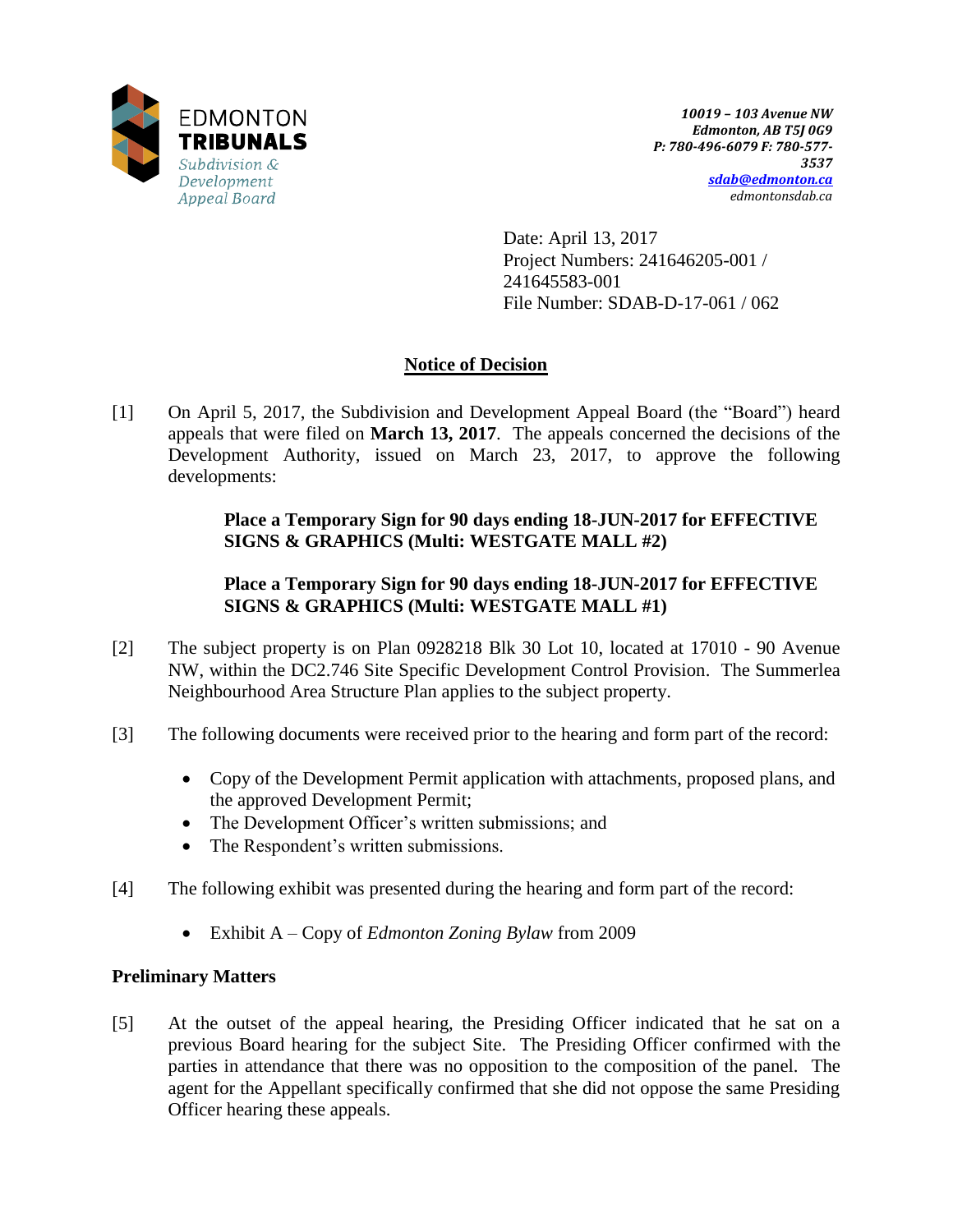- [6] The Presiding Officer outlined how the hearing would be conducted, including the order of appearance of parties, and no opposition was noted.
- [7] The Presiding Officer indicated that the Respondent would not be attending the appeal hearing and submitted a submission with attachments for the Board to consider when making their decision.
- [8] The appeal was filed on time, in accordance with Section 686 of the *Municipal Government Act*, R.S.A 2000, c. M-26.

#### **Summary of Hearing**

- *i) Position of the Appellant, Ms. Kilmartin*
- [9] Ms. Kilmartin stated the main issue is the use of a Temporary Sign.
- [10] She referred to the letter received from the Respondent. She stated that their client appreciates that the signs are for business use but they are continually used and not for a limited duration.
- [11] The signs have a visual clutter and there is no quality consideration.
- [12] They would not have an issue if it was a Freestanding Sign as there is a higher standard for them to be approved.
- [13] The appearance of several signs with neon lettering has a negative visual impact in the area.
- [14] The Presiding Officer indicated that based on the Respondent's submission they admitted that the signs have been used for several years. The City has allowed these types of signs to be used in this fashion.
- [15] The Board asked Ms. Kilmartin to comment on the Respondent's offer to remove the signs for 30 days. She responded that the main concern is the quality of the signs.
- [16] She agreed that the signs are a listed Use; however, they are permanent and not temporary.
- [17] West Edmonton Mall has made improvements to the area and the quality of the signs date the area.
- [18] With regard to the visual clutter, she stated that Google street view shows that there are several signs in the area on 170 Street and 90 Avenue.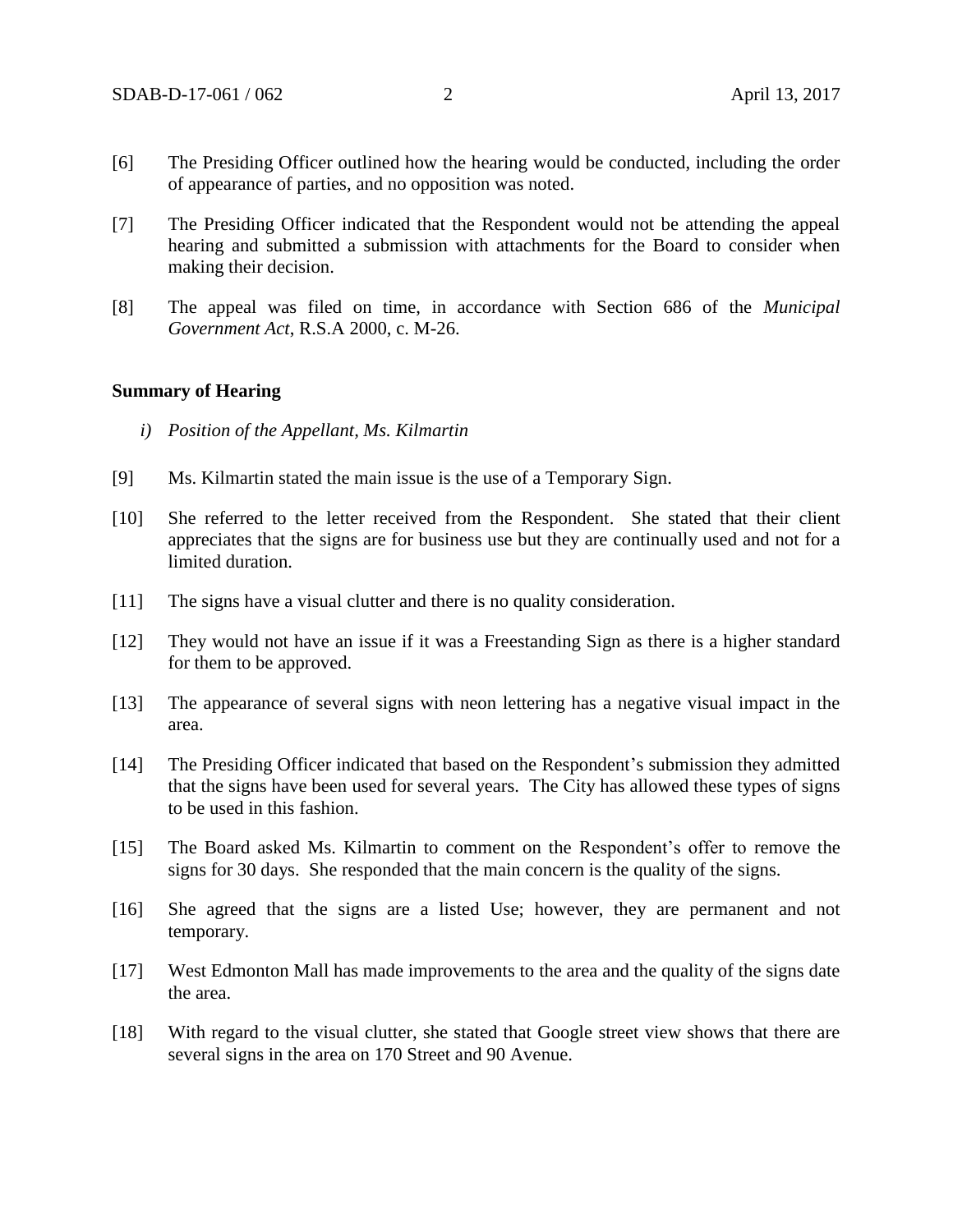- *ii) Position of the Development Officer, Ms. Mercier*
- [19] Ms. Mercier reviewed the proposed development based on the *Edmonton Zoning Bylaw* from 2009, stamped Exhibit A.
- [20] The Presiding Officer referred to the Alberta Court of Appeal decision in *Parkdale-Cromdale Community League Association* v. *Edmonton (City)*, 2007 ABCA 309. Paragraph 4 states:

On its correct interpretation, section 2.7 does not override section 2.4. **Section 2.7 is only intended to deal with a situation where a Direct Control bylaw passed before 2001 contained an express cross-reference to a provision of the old**  Land Use Bylaw. Such cross-references might not, of course, be directly transferable to the provisions of the new Zoning Bylaw, and section 2.7 was required to ensure that such express references remained meaningful, and faithful to the original intent of the Bylaw. There is, however, no relevant cross-reference in Bylaw 12011 to the old Land Use Bylaw. Section 2.4 of the new Zoning Bylaw therefore provides that it applies to Direct Control Bylaw 12011, and section 2.6 confirms that Direct Control Bylaw is "hereby incorporated" into the new Zoning Bylaw. [emphasis added]

- [21] The Presiding Officer suggested that Section 2.7 should be used to determine whether the *Land Use Bylaw* or *Edmonton Zoning Bylaw* should be used, not to determine whether the *Edmonton Zoning Bylaw* at the date when the Direct Control was passed should be referred to. Had the current version of the Bylaw been used, there is no limitation on the amount of consecutive days a Temporary Sign could remain. No variance would have been necessary.
	- *iii) Rebuttal of the Appellant*
- [22] The Appellant did not have anything to add in rebuttal.

## **Decision**

[23] The appeals are DENIED and the decisions of the Development Authority are CONFIRMED. The developments are GRANTED with conditions as approved by the Development Authority.

### **Reasons for Decision**

[24] The proposed Signs are Listed Uses in the DC2.746 Site Specific Development Control Provision.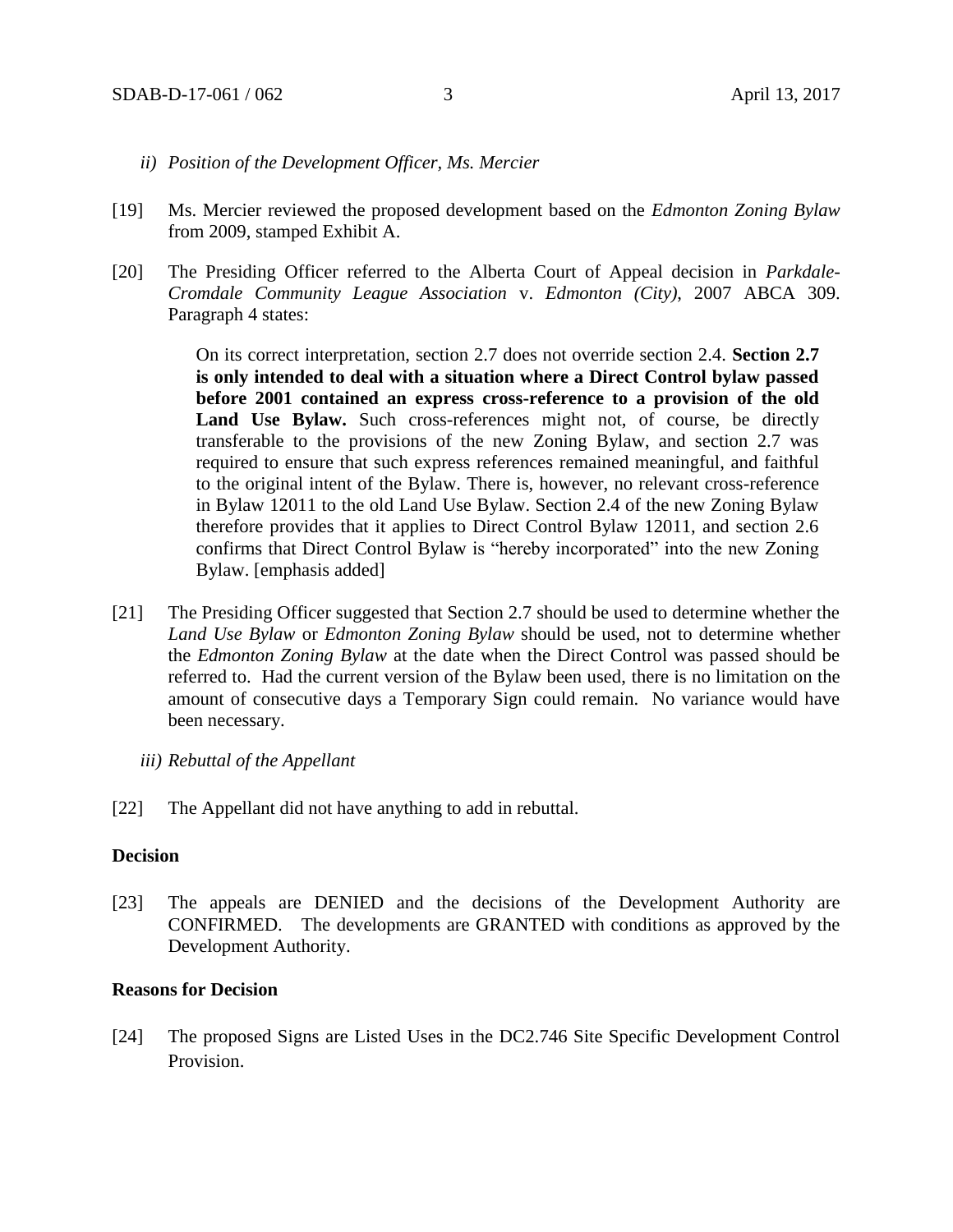- [25] Section 641(4)(b) of the *Municipal Government Act* states that despite section 685, if a decision with respect to a development permit application in respect of a direct control district is made by a development authority, the appeal is limited to whether the development authority followed the directions of council, and if the subdivision and development appeal board finds that the development authority did not follow the directions it may, in accordance with the directions, substitute its decision for the development authority's decision.
- [26] Accordingly, the Board cannot vary the decision of the Development Officer unless it concludes that the Development Officer failed to follow the directions of Council. To determine what the directions of Council are, the Board must look to, among other things, the provisions of the DC. DC2.746.4.j states "Signs shall be developed in accordance with Schedule 59E."
- [27] Section 11.3(1)(a) of the *Edmonton Zoning Bylaw* states that in approving a Development Permit Application pursuant to Section 11.2, the Development Officer shall adhere to the following: a variance shall be considered only in cases of unnecessary hardship or practical difficulties peculiar to the Use, character, or situation of land or a building, which are not generally common to other land in the same Zone.
- [28] Based on the evidence submitted, it would be improper to make a judgement on the application of the Development Officer's use of her variance power. There are two principal reasons supporting this decision:
	- 1. In the decision of the Alberta Court of Appeal in *Parkdale-Cromdale Community League Association* v. *Edmonton (City)*, 2007 ABCA 309, at paragraph 8, the Court references Section 720.3(3) which states "all Regulations in the Zoning Bylaw shall apply to development in the Direct Control Provision, unless such Regulations are specifically excluded or modified in a Direct Control Provision." The Court held that the "mere listing of a series of permissible uses does not "specifically exclude" other general provisions of the Bylaw. The logic of this argument would exclude the application of all generic rules, which could not have been intended." **Therefore it follows that the Development Officer's general variance powers found in Section 11.3(1)(a) apply in this case.**
	- 2. DC2.746.4.j states "Signs shall be developed in accordance with Schedule 59E." Sign Schedule 59E allows for Temporary Signs to be in place for a limited duration. Under Section 6.2(27), "Temporary Signs means any On-premises or Off-premises Sign that is **relocatable or removable** [emphasis added by the Board] from a Site and used for advertising of a limited duration."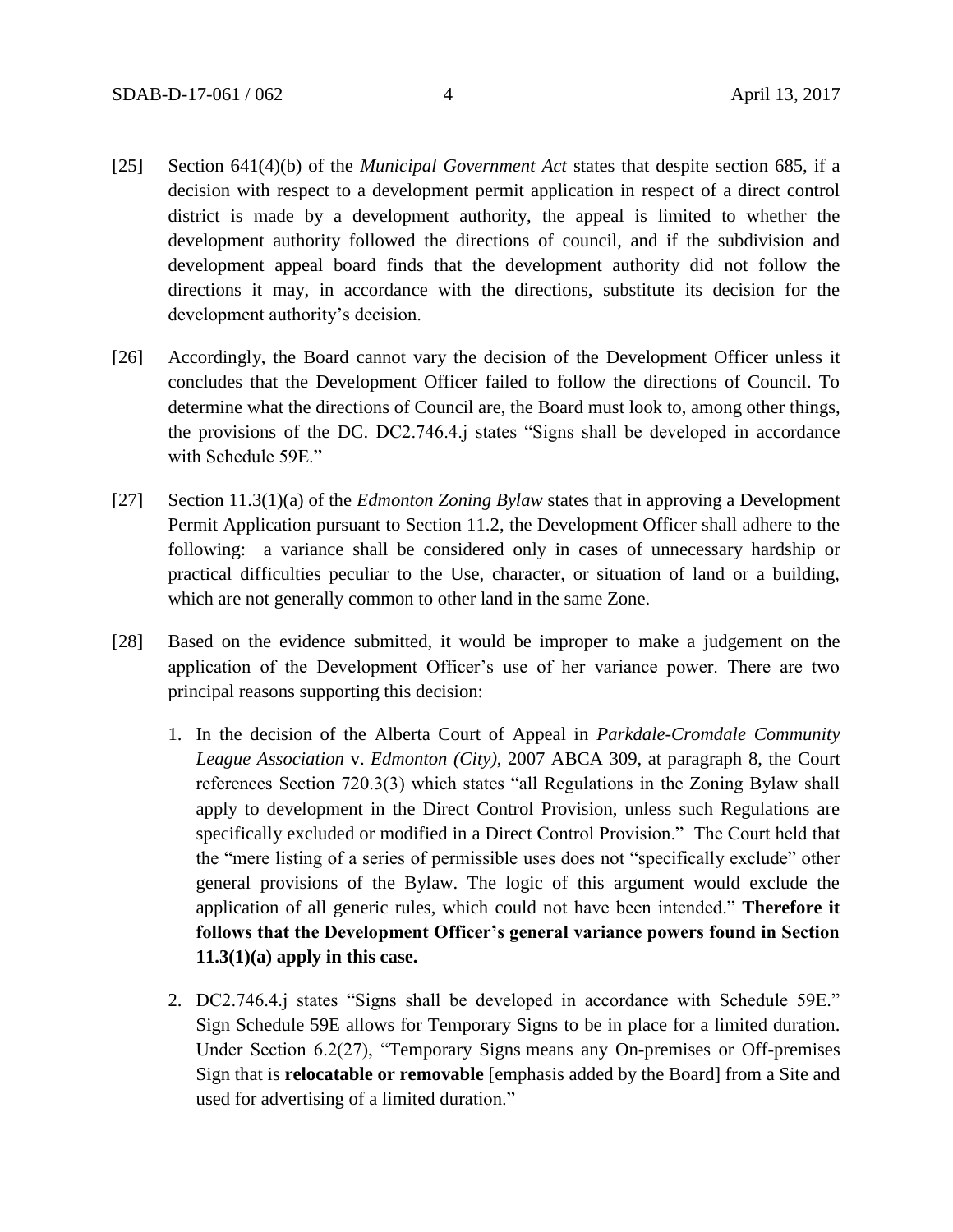These are Temporary Signs and notwithstanding that the signs may have been at the site for some 7 years, are temporary by definition. The Board acknowledges the use of the word "temporary" is misleading and believes the terminology "**movable**" is more accurate.

- [29] If the Development Officer had applied Section 59.2(16) of the current *Edmonton Zoning Bylaw*, the maximum duration of display for each Temporary On-premises Sign would be 365 days with no limitation on the amount of consecutive days a Temporary Sign could remain. No variance would have been necessary.
- [30] Based on the evidence submitted, and notwithstanding the application of the 2009 version of the *Edmonton Zoning Bylaw*, the Board finds that the Development Officer followed the directions of City Council outlined in the DC2.746 Site Specific Development Control Provision.
- [31] In the alternative to the foregoing, if the Development Officer erred by applying the old Bylaw provisions, then this Board finds that this failure did not materially affect the direction of City Council and that the end result would have produced the same effect. Namely, that the signs be allowed on the direction of City Council through the Development Authority. Consequently, this Board sees no reason to interfere with the decision.

Wington 7-114

Mr. W. Tuttle, Presiding Officer Subdivision and Development Appeal Board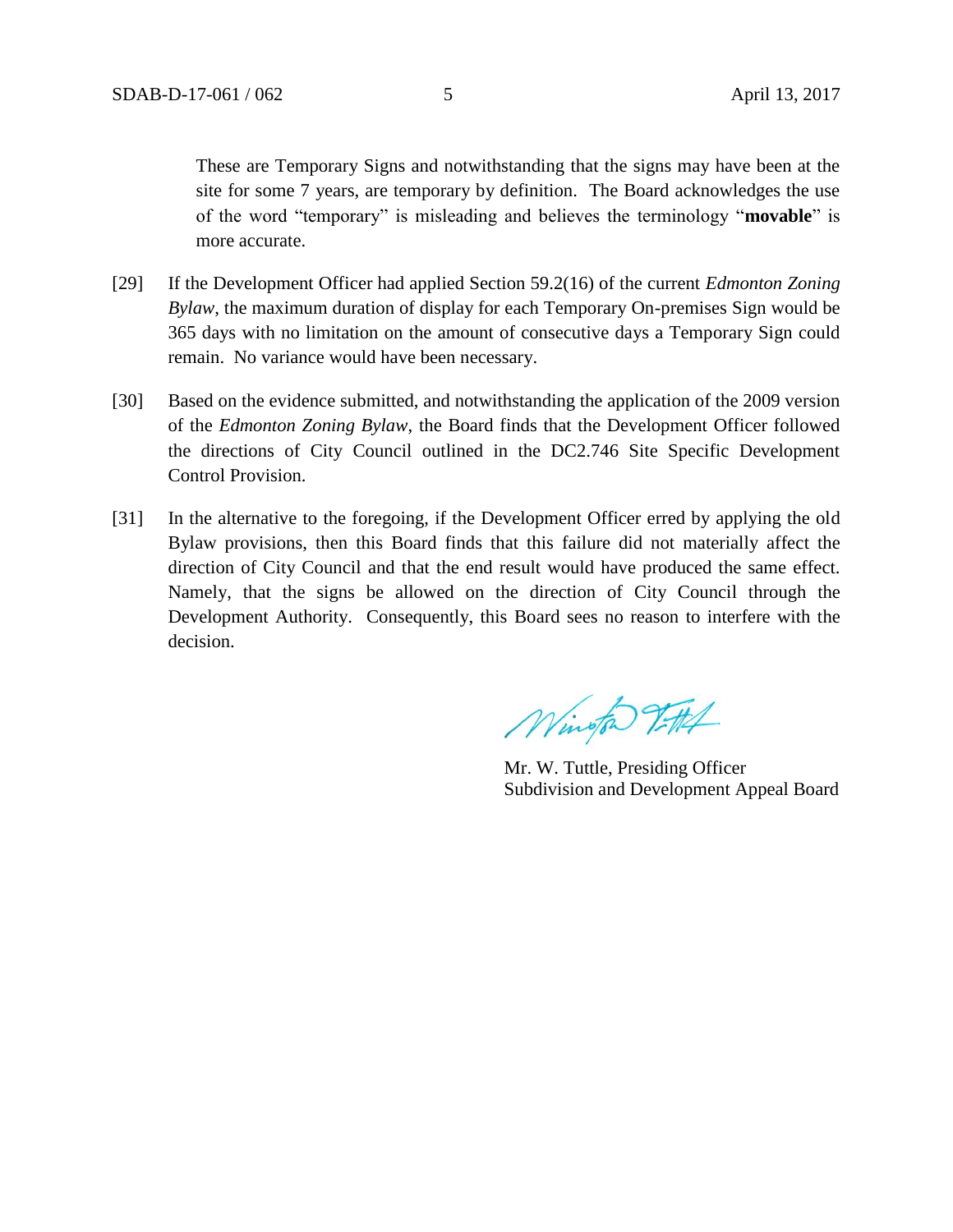### **Important Information for the Applicant/Appellant**

- 1. This is not a Building Permit. A Building Permit must be obtained separately from the Sustainable Development Department, located on the 2nd Floor, Edmonton Tower, 10111 – 104 Avenue NW, Edmonton, AB T5J 0J4.
- 2. Obtaining a Development Permit does not relieve you from complying with:
	- a) the requirements of the *Edmonton Zoning Bylaw*, insofar as those requirements have not been relaxed or varied by a decision of the Subdivision and Development Appeal Board,
	- b) the requirements of the *Alberta Safety Codes Act*,
	- c) the *Alberta Regulation 204/207 – Safety Codes Act – Permit Regulation*,
	- d) the requirements of any other appropriate federal, provincial or municipal legislation,
	- e) the conditions of any caveat, covenant, easement or other instrument affecting a building or land.
- 3. When an application for a Development Permit has been approved by the Subdivision and Development Appeal Board, it shall not be valid unless and until any conditions of approval, save those of a continuing nature, have been fulfilled.
- 4. A Development Permit will expire in accordance to the provisions of Section 22 of the *Edmonton Zoning Bylaw, Bylaw 12800*, as amended.
- 5. This decision may be appealed to the Alberta Court of Appeal on a question of law or jurisdiction under Section 688 of the *Municipal Government Act*, RSA 2000, c M-26. If the Subdivision and Development Appeal Board is served with notice of an application for leave to appeal its decision, such notice shall operate to suspend the Development Permit.
- 6. When a decision on a Development Permit application has been rendered by the Subdivision and Development Appeal Board, the enforcement of that decision is carried out by the Sustainable Development Department, located on the 2nd Floor, Edmonton Tower, 10111 – 104 Avenue NW, Edmonton, AB T5J 0J4.

*NOTE: The City of Edmonton does not conduct independent environmental checks of land within the City. If you are concerned about the stability of this property for any purpose, you should conduct your own tests and reviews. The City of Edmonton, when issuing a development permit, makes no representations and offers no warranties as to the suitability of the property for any purpose or as to the presence or absence of any environmental contaminants on the property.*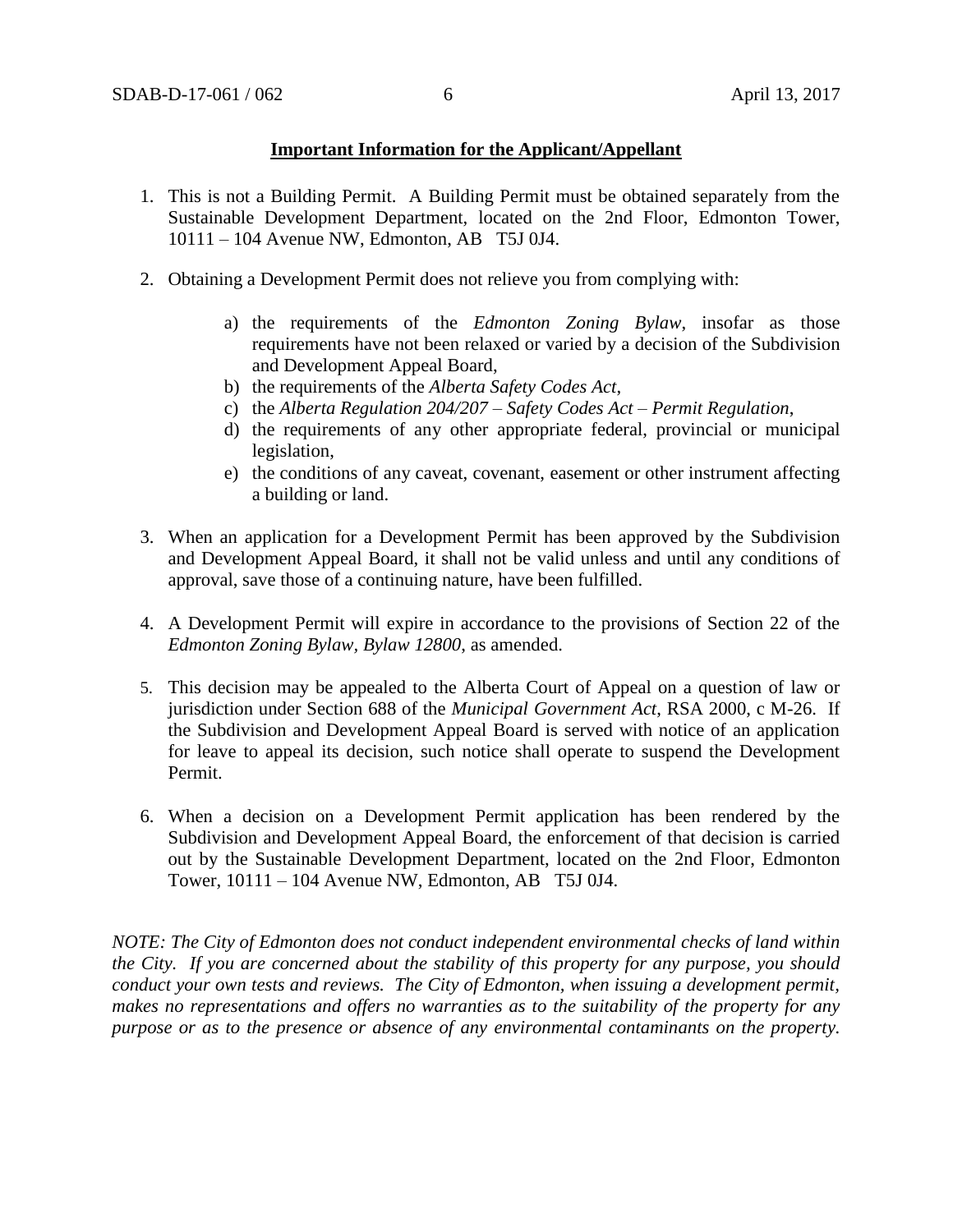

Date: April 13, 2017 Project Number: 180369757-011 File Number: SDAB-D-17-051

# **Notice of Decision**

[1] The Subdivision and Development Appeal Board (the "Board") at a hearing on March 9, 2017, made the following decision:

> File SDAB-D-17-051 is tabled until April 5/6, 2017 in order for the Development Officer to provide an updated locational map showing all Alcohol Sales Uses within 500 metres of the proposed development. This includes UnWined located in Edmonton City Center Mall (10205 – 101 Street) and the distance of the proposed development to the Alcohol Sales Use with Project #00838734-001. The Development Officer should confirm the 500 metres separation distance is measured from the closest point of the Alcohol Sales Use to the closest point of any other approved Alcohol Sales Use, as opposed to distances between Site boundaries. The Development Officer is to provide this information to the Board and Appellant no later than March 29, 2017.

[2] On April 5, 2017, the Board made and passed the following motion:

That SDAB-D-16-051 be raised from the table.

[3] On April 5, 2017, the Board heard an appeal that was filed on **February 8, 2017**. The appeal concerned the decision of the Development Authority, issued on February 1, 2017 to refuse the following development:

## **To change the Use from General Retail Stores Use and to Major Alcohol Sales Building**

[4] The subject property is on Part of Unit 1 Plan 042 5913 (1C as the owner has divided Unit 1 into 3 Parts for his own purposes) (Plan 0425913,1123267,1621940), located at 10020 - Jasper Avenue NW, within the CCA Core Commercial Arts Zone, Special Area Downtown.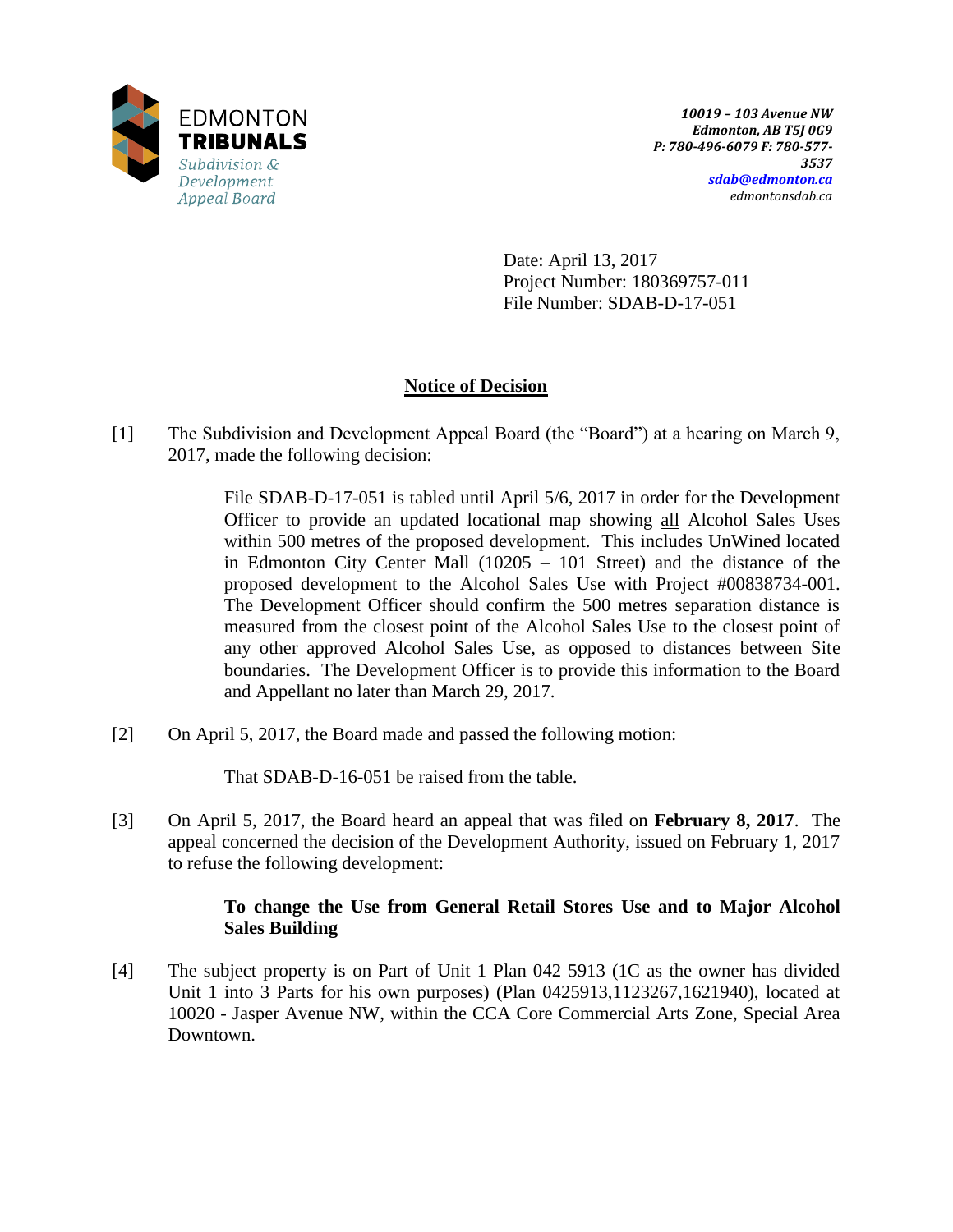- [5] The following documents were received prior to the hearing and form part of the record:
	- Copy of the Development Permit application with attachments, proposed plans, and the refused Development Permit;
	- The Development Officer's written submissions;
	- The Appellant's written submissions;
	- Online responses; and
	- Updated locational map submitted by the Development Officer.

### **Preliminary Matters**

- [6] At the outset of the appeal hearing, the Presiding Officer introduced the panel to the parties in attendance. Mr. Noce, representing the Liquor Depot, indicated that he was opposed to Mr. Tuttle sitting as the Presiding Officer due to Mr. Tuttle's employer being actively involved with one of his clients. Mr. Tuttle indicated that although that matter has been dormant for some time, he excused himself from the hearing and Mr. Somerville continued the hearing as the Presiding Officer. The Presiding Officer confirmed with the parties in attendance that there was no opposition to the remaining composition of the panel.
- [7] The Presiding Officer outlined how the hearing would be conducted, including the order of appearance of parties, and no opposition was noted.
- [8] The appeal was filed on time, in accordance with Section 686 of the *Municipal Government Act*, R.S.A 2000, c. M-26 (the "*Municipal Government Act*").

## **Summary of Hearing**

- [9] The Presiding Officer asked Mr. Noce to speak first and provide information to the Board how his client, the Liquor Depot, is affected by the proposed development.
	- *i) Position of Mr. Noce, representing the Liquor Depot*
- [10] Liquor Depot has a store at 109 Street and Jasper Avenue.
- [11] He referred to Section 687(1)(d) of the *Municipal Government Act* that states:

At a hearing under section 686, the subdivision and development appeal board must hear

(d) any other person who claims to be affected by the order, decision or permit and that the subdivision and development appeal board agrees to hear, or a person acting on behalf of that person.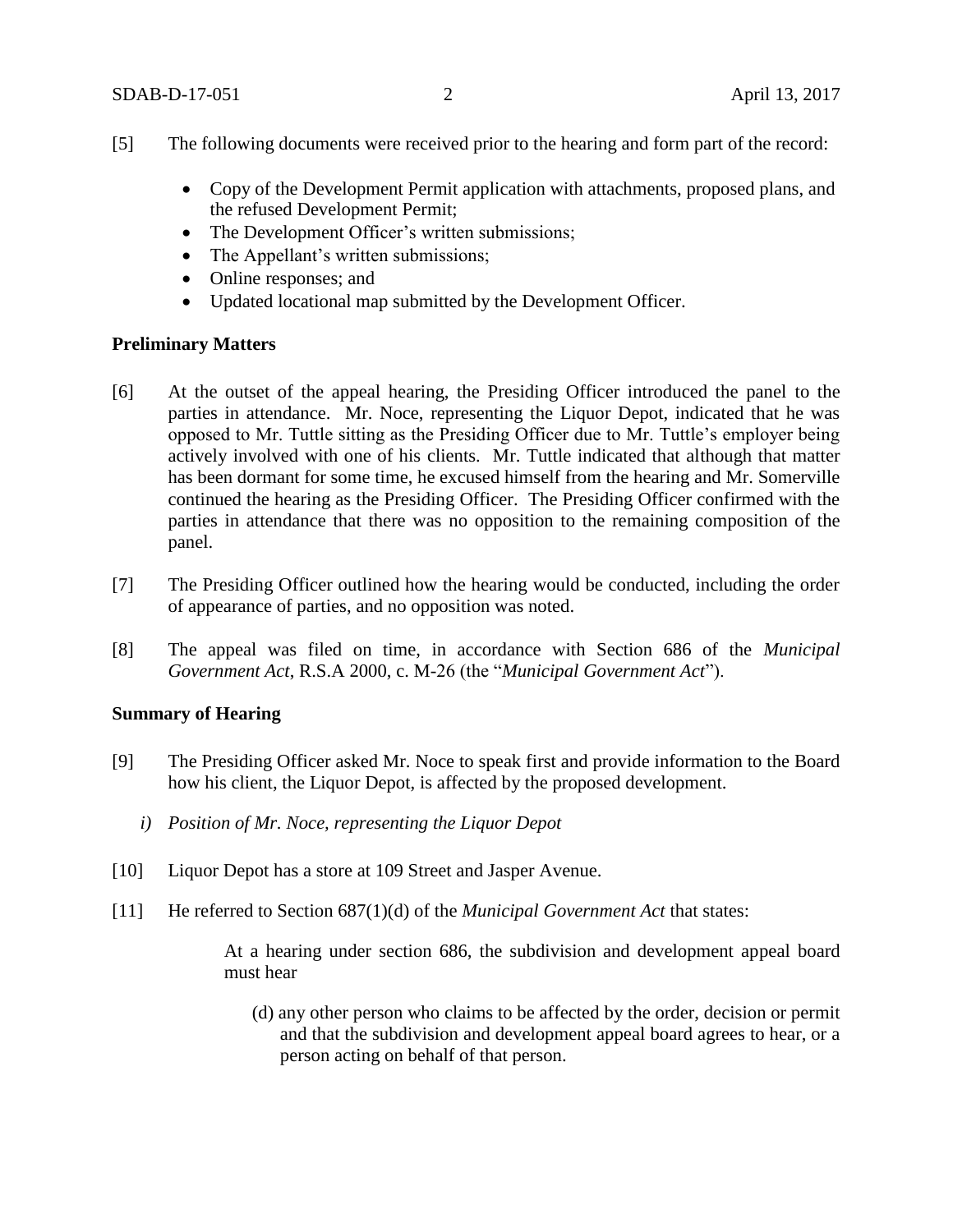- [12] Mr. Noce stated that this section is relevant and gives the Board the power to hear from any person who claims to be affected.
- [13] In his opinion, an individual does not have to be an adjacent property owner, but just claim to be affected.
- [14] He referred to Section 10.2(2), pages 10-15 of Professor Laux's 2002 book *Planning Law and Practice in Alberta*, that states:

Each case has to be judged on its individual merits to determine whether or not a person seeking to appeal has a sufficient connection with, or particular interest in, a proposed development before it may be said that he is "affected" within the meaning of the Act. Certainly, a person is affected if he owns property located sufficiently close to a proposed development so that it can be reasonably said that the development might adversely affect the use, enjoyment or amenities of his property. Tenants of such property should also have status to appeal. A person whose interest might be purely financial is an "affected" person as well, as in the case where a shopping centre operator seeks to appeal the issuance of a permit authorizing another shopping mall, and where that new mall might prejudicially affect his business.

- [15] The definition or the parameters of what is being affected is very broad. He has to prove how his client is affected and the Board will have to determine that.
- [16] Liquor Depot has been and continues to be a strong proponent of the 500-metre separation rule and is supportive of the Alberta Liquor Store Association's efforts to create the 500-metre separation rule.
- [17] His submission is that Liquor Depot is affected by liquor stores generally as there are several liquor stores within 500 metres. Liquor Depot is affected by the liquor industry in Edmonton. A bad operator or more liquor stores can negatively impact any liquor store.
- [18] When looking at the language under the *Municipal Government Act* and interpreted broadly, they have overcome the hurdle to establish how they are affected.
- [19] He referred to a previous SDAB Decision from July 21, 2016 for a liquor store in downtown Edmonton. A citizen from a non-profit organization was in attendance at that hearing and the Board determined that she was affected. However, in the decision the Board did not provide reasons as to how they were affected and he could have had some guidance from that decision as to how the Board determines an affected party. However, each appeal is different and considered case by case.
- [20] In response to a question by the Board, he confirmed that the Liquor Depot is more than 500 metres away.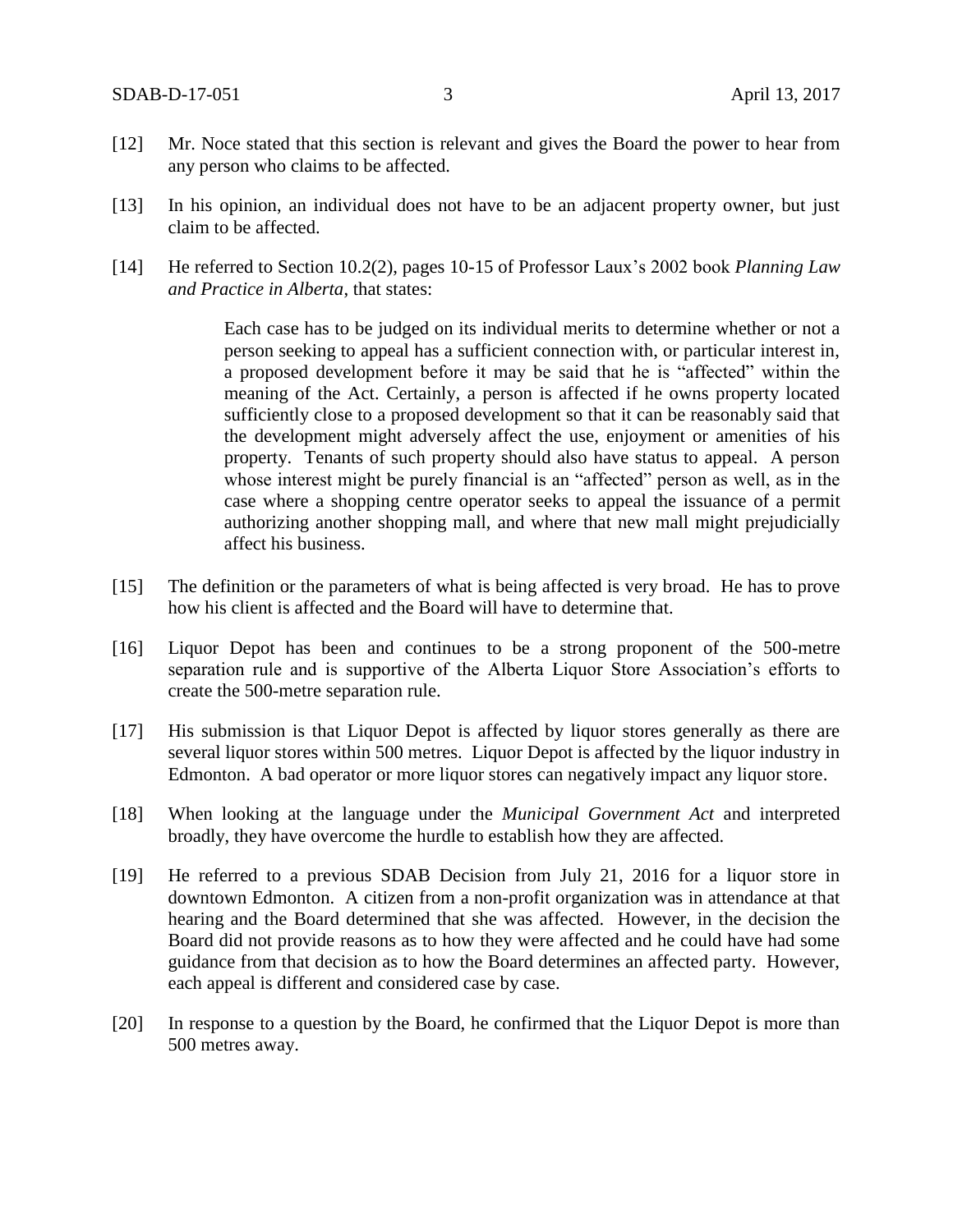- [21] In response to a question by the Board, Mr. Yu indicated that he was not aware that Liquor Depot was in opposition to the proposed development and that Legal Counsel was appearing on their behalf.
- [22] The Development Officer did not have anything to add with regard to the Liquor Depot being affected.
- [23] The Board recessed for a short time to determine if they would allow Mr. Noce to speak on behalf of the Liquor Depot.
- [24] Upon reconvening, the Board indicated that, although they have not determined if the Liquor Depot is an affected party, Mr. Noce could provide submissions on behalf of the Liquor Depot.
- [25] In response to a question from the Presiding Officer, Mr. Yu confirmed that he did not want to seek Legal Counsel and would like to proceed and speak for himself.
	- *ii) Position of the Appellant, Mr. Yu*
- [26] Mr. Yu referred to and read from his written submission and outlined the follow points from his submission:
	- 1. The city wants Jasper Avenue to be Edmonton's Main Street. The city wants downtown Edmonton to be Transit Oriented, to be the Primary Destination for Visitors and to be the Senior Friendly Downtown environment. Population has grown from 5,130 people in 1996 to 11,000 people in 2009 and forecasted to be 24,000 people by 2030.
	- 2. New Cambridge Lofts is a commercial / residential condominium situated in the heart of downtown Edmonton on Jasper Avenue. It connects directly to the Central LRT pedway. They own the commercial condo units 1 and 5 in the basement. They also own a residential condo unit in the same building. They have operated the Orbits convenience store in unit 5 for over 6 years and they recently started the Baba Finks Canteen in unit 1A since last December. Over the past two years, a number of residents in the building asked them to consider expanding to the liquor store business. They trust them because his family is living in the same building and they have been doing business in the building for over 6 years. They trust their management style as they are local, friendly and responsible business owners.
	- 3. On October 28, 2016, they emailed the property management company to advise the Condo Board that they intend to open a liquor store business in 1C. They then went to AGLC for advice and had AGLC inspectors visit their proposed site twice to ensure compliance. The AGLC inspector indicated there are two minor issues (both can be easily addressed) inside the unit, otherwise, they have no issue for a liquor store operating in the location.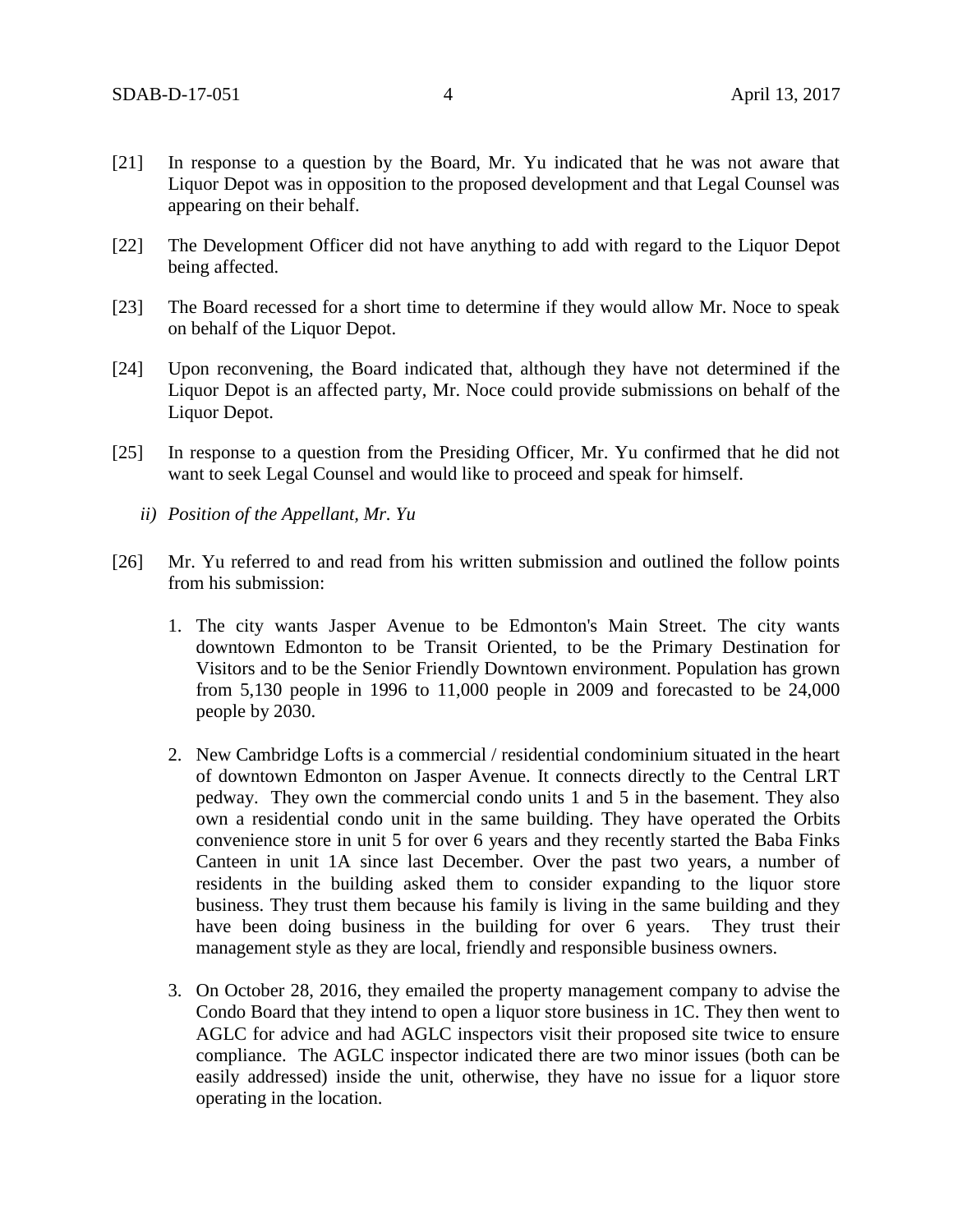They then submitted their development permit application on December 15, 2016. On February 1, 2017, the development application has been refused and the reason for the refusal is the separation distance outlined in Bylaw Section 85(1).

- [27] In response to a question from the Presiding Officer, Mr. Yu confirmed that he was not adding new information from what he previously submitted. The Presiding Officer indicated that all parties have received and reviewed his written submission and the Board would prefer to proceed to ask questions. Mr. Yu agreed to this process.
- [28] In response to questions by the Board, Mr. Yu confirmed that his family lives in one of the residential condo units. Unit 1 has been divided into three units. The convenience store is operated from Unit 1A and Unit 1B and Unit 1C are vacant. The convenience store will be located in the same area of the building.
- [29] In his opinion, the proposed liquor store is different than others in the area due to the location and the types of liquor store he will have.
- [30] The liquor store will accommodate people who do not drive and can walk to the liquor store and will be pedestrian friendly.
- [31] They were relying on residents in the area to sign in support when they came to the convenience store.
- [32] He attempted to speak to the Condominium Board when he received their letter.
- [33] He confirmed that there is an entrance door to the Cambridge Lofts.
- [34] There is a bus stop directly outside the entrance to the Cambridge Lofts and a door accessing the LRT station, the pedway, and commercial businesses is separate from the Cambridge Lofts entrance.
- [35] The building is a mixture of residential and businesses each with their own entrance.
- [36] He could propose to open any business in this location, not just a liquor store.
- [37] The public could not access the residential units if they entered the lobby of the Cambridge Lofts.

*iii) Position of the Development Officer, Mr. Cormier* 

- [38] Mr. Cormier did not have any presentation and was willing to answer questions.
- [39] He referred to the location map showing liquor stores in the area and indicated the one property on the map that was not addressed previously.
- [40] In response to questions by the Board, he confirmed that the main reason for refusing the proposed development was the 500-metre separation distance to another liquor store.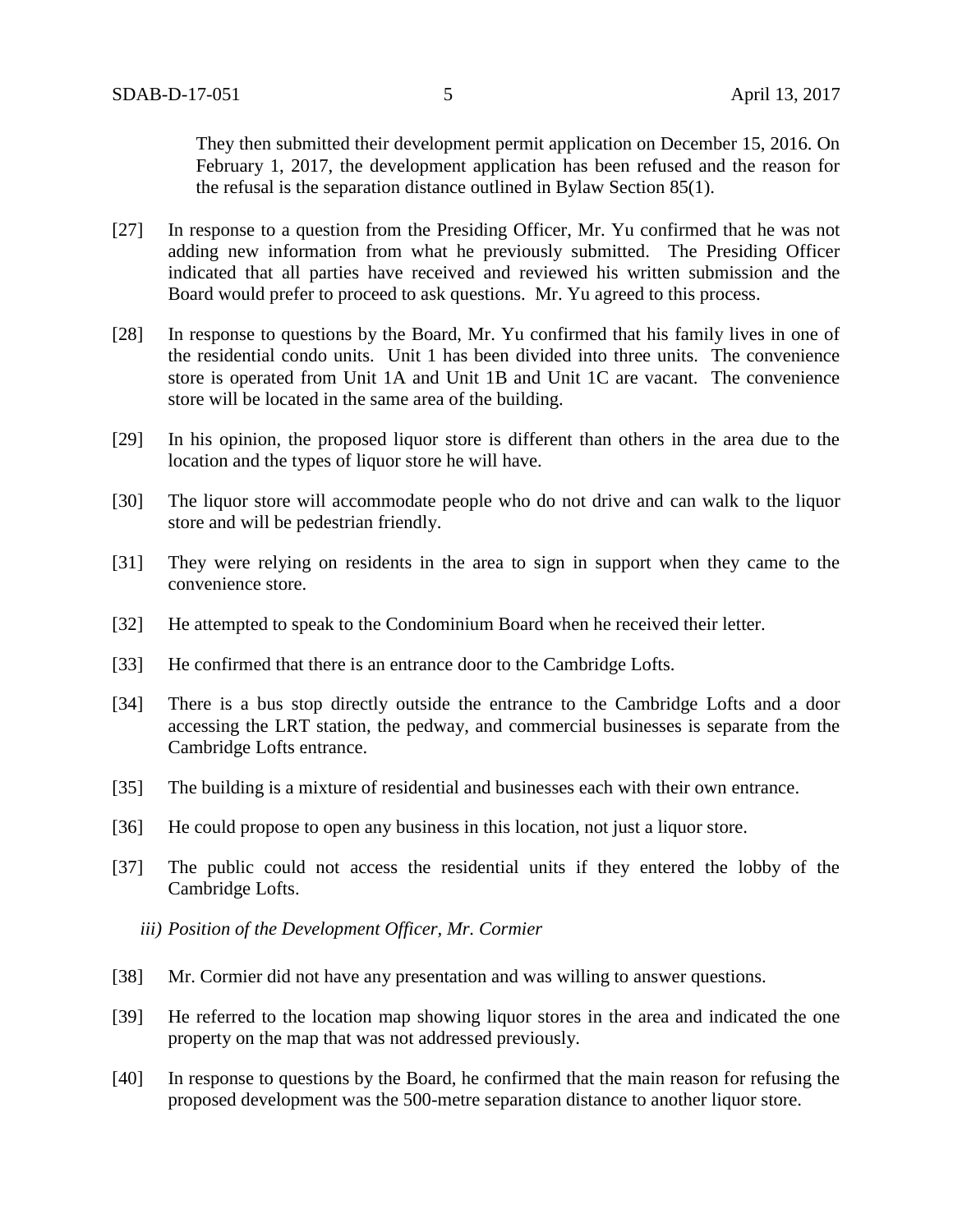- [41] He confirmed that there was no hardship for the proposed development.
- [42] He confirmed that he did not have variance powers to grant a variance and would have still refused the development permit due to the 500-metre separation distance.
- [43] The Board confirmed with the Development Officer that the parking requirement for the proposed development is one stall. He stated the parking was not shown on the application. This was a change in use from General Retail to a Major Alcohol Sales Use. The proposed change in use did not increase the parking requirements. As there was a permit previously granted for the General Retail use, he assumed either parking was met or a variance had previously been granted. With no increase in parking, no further variance is required.
	- *iv) Position of Mr. Noce, Legal Counsel representing the Liquor Depot*
- [44] Mr. Noce is representing Liquor Depot, located at  $10164 109$  Street.
- [45] Section 85 ought to be adhered to. He has heard nothing why a variance should be granted.
- [46] He was involved in drafting of this particular bylaw that was first created in 2007.
- [47] The two liquor stores referenced in the locational map were existing at time of the bylaw and they are grandfathered in.
- [48] Section 85 makes it clear that no two liquor stores can be located within 500-metres of each other.
- [49] In December 2016, City Council amended the bylaw and created exemptions in suburban areas. Section 85(2) states notwithstanding subsection 85(1), a Major Alcohol Sales or Minor Alcohol Sales may be located less than [500 me](javascript:void(0);)tres from any other Major Alcohol Sales or Minor Alcohol Sales if all the following regulations are met: the Major Alcohol Sales or Minor Alcohol Sales are located on separate Sites; the Major Alcohol Sales or Minor Alcohol Sales are located outside the boundary shown in Appendix 1 to Section 85; and at least one of the Major Alcohol Sales or Minor Alcohol Sales is located on a Site greater than 2.5 ha in size that is zoned CSCa, UVCa, GVC, TC-C, DC1, DC2, CSC, CB1, CB2, CHY, CO or CB3.
- [50] This change in the bylaw was a result of a Court of Appeal decision in *Newcastle Centre GP Ltd.* v. *Edmonton (City),* 2014 ABCA 295 ("*Newcastle)*.
- [51] Mr. Noce submitted that none of the variance powers provided to the Development Officer in Sections 85(7), 85(8), and 85(9) are applicable. The Board does have the ability to vary, pursuant to Section 687(3)(d).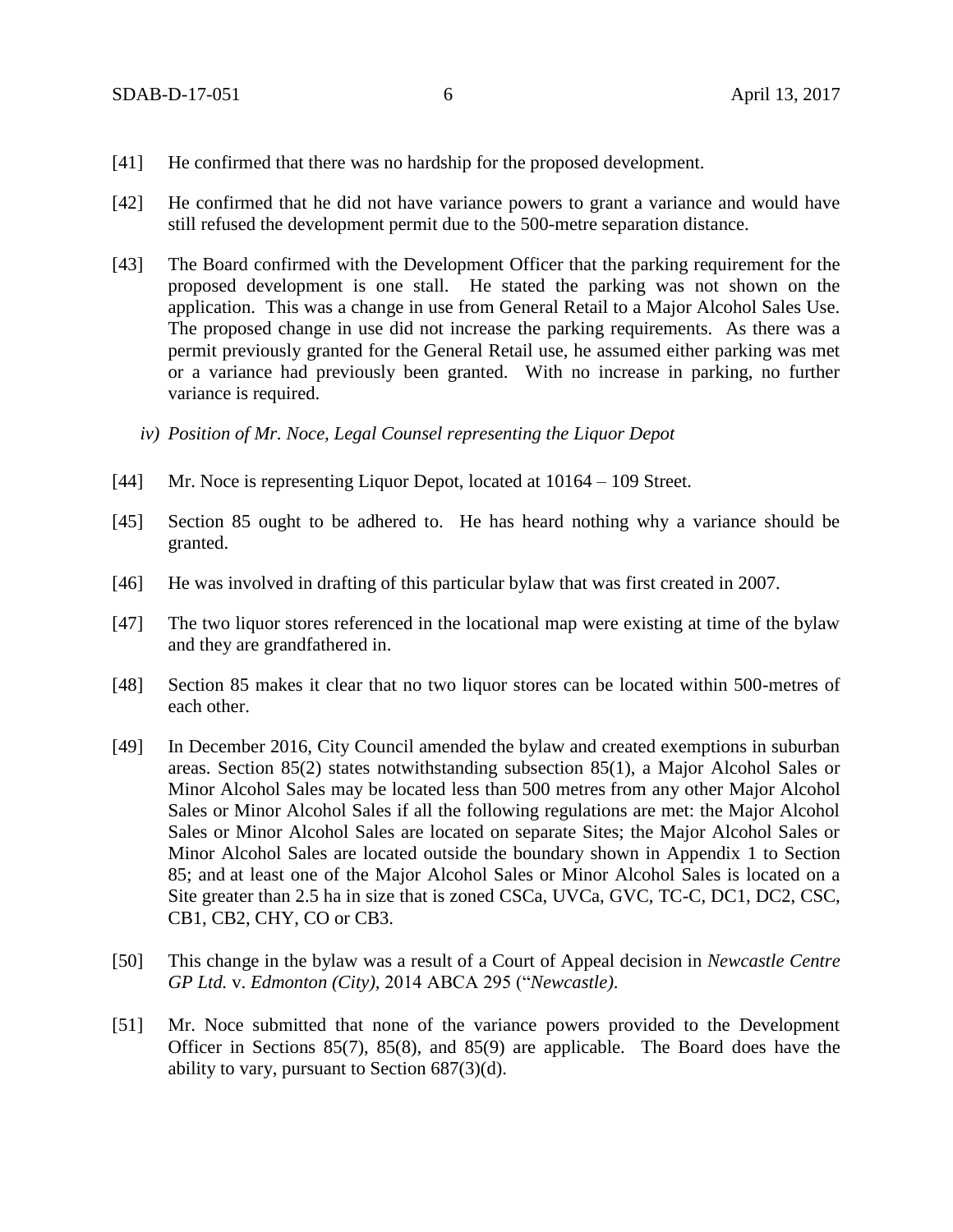However, the Board was not provided with any justification to vary Section 85(1). There is opposition from the Condo Board and residents where the proposed development is to be located.

- [52] The whole purpose of the bylaw is to minimize liquor stores in the inner city. City Council created exemptions for suburban areas only.
- [53] No evidence provided before the Board that there is insufficient Alcohol Sales Use within the downtown core. The Appellant failed to provide any basis why the store is required. In fact, the evidence is to the contrary. There are a sufficient number of stores. Additional stores pose problems in the community. The Condo Board provided an American study to support that contention.
- [54] The Presiding Officer referenced the *Newcastle* decision. Adhering to the rule is not a sufficient reason and the Board needs to find a material adverse impact to not go ahead. Mr. Noce agreed the Board can grant a variance. The Board needs to look at Section  $687(3)(d)$  to determine whether a variance can be granted. The Board must examine if there are a sufficient number of liquor stores, which poses a conflict for residents or people in the city core. There is opposition to the proposed development. In *Newcastle*, the liquor stores in conflict serviced two suburban communities and were separated from each other by several lanes of traffic. None of those factors exist here. This is the downtown core with already a high concentration of Alcohol Sales uses in the area.
- [55] The Board asked what kind of permit the Liquor Deport had. Mr. Noce assumed it was a Major Alcohol Sales use. The Presiding Officer asked Mr. Noce to comment on the Appellant's submission that other stores within the 500 metres radius were wine stores only and what he is proposing fills a gap. Mr. Noce stated the *Edmonton Zoning Bylaw* makes no distinction between different types of alcohol sold. The fact remains that there are existing liquor stores. It does not matter that they offer different products.
- [56] Mr. Noce confirmed that when the bylaw was enacted in 2007, his client, Liquor Depot, was already present. Also, already present was a liquor store on Jasper Avenue and 113 Street. The Board recently granted a variance to a store in the Quarters area.

The Board asked Mr. Cormier to answer an additional question.

- [57] The Board asked the Development Officer if he had any detail as to the products sold within the three Alcohol Sales uses within 500 metres. The Development Officer did not but stated the *Edmonton Zoning Bylaw* does not differentiate between different alcohol types.
	- *v) Rebuttal of the Appellant*
- [58] The Appellant submitted the Condo Board's evidence was unreliable. People were consulted in a private manner.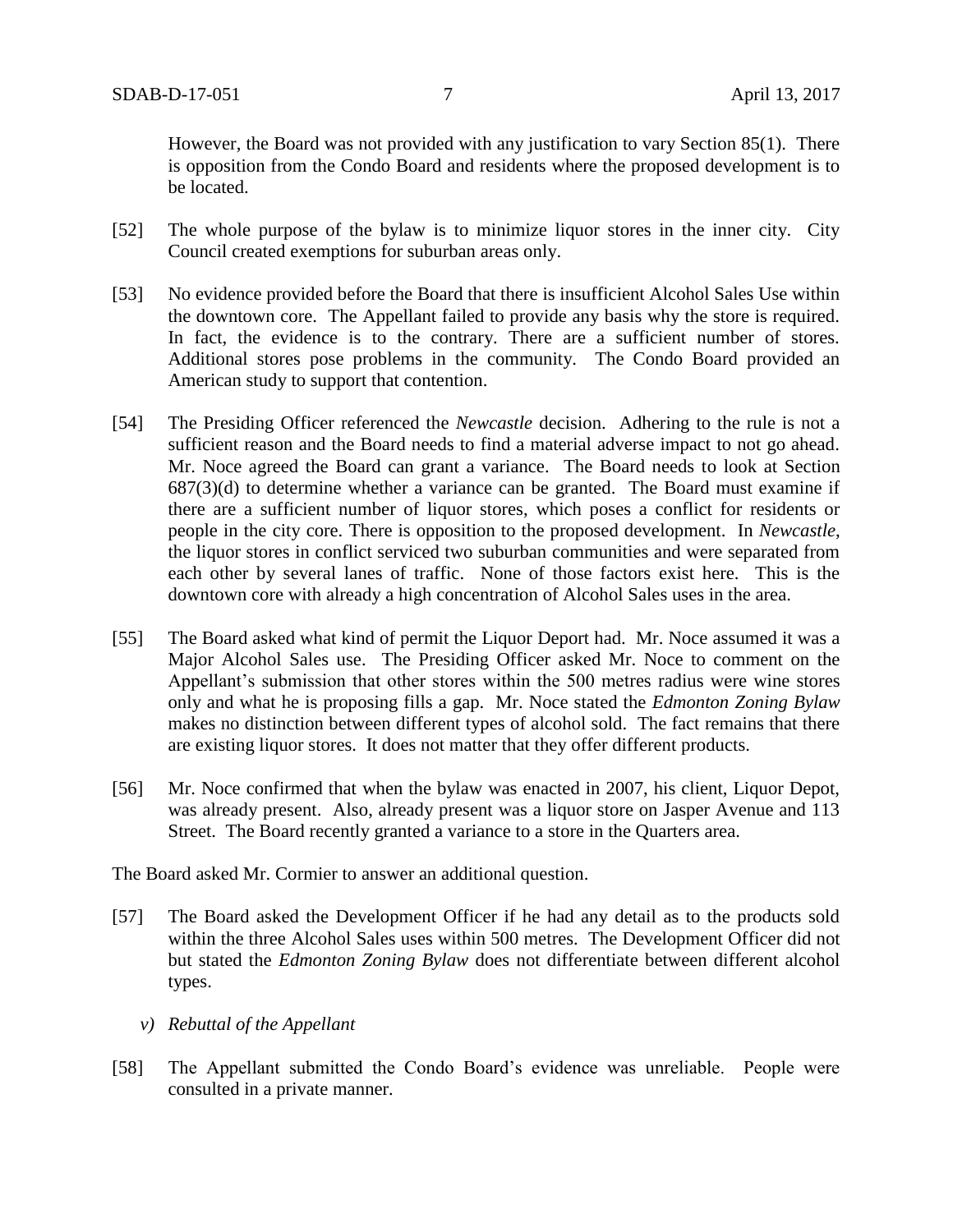He asked but was not provided with any proof of their evidence. They refused to discuss the issue with him. He does not believe that that is the opinion of the majority of residents in the building. The space has been open for 30 years. Having a well-managed liquor store is advantageous. He believes had he been given the chance, he could have turned opposition into support.

- [59] The Appellant does not agree that Mr. Noce's client is an "affected" person. With his reasoning, any citizen in Canada would be affected because of alcohol taxes.
- [60] The current hours of his business operation is 8:00 a.m. to 9:00 p.m. He plans to use the same staff. He is considering operating the business between the hours of 10:00 a.m. to 10:00 p.m. However, there are many factors to consider, such as demand by his customers. The LRT is closed between 2:00 a.m. to 5:00 a.m. so he really only has a 21 hour entrance. There could be a potential safety issue with street people. He has considered a membership system, which is not open to the general public and perhaps members can have extended hours.
- [61] The Appellant believes he will have 4 types of customers: residents; those living nearby; hotel patrons; and transit commuters. People will not drive to the store. The entire building uses street parking. There are arrangements for a loading space through the back alley.
- [62] The Appellant has operated his convenience store for 6 years and the restaurant since 2016. He became the owner of Unit 1 in July 2015. That unit took a year to divide. It was a restaurant previously. He hoped the tenant for Unit 1b will be a restaurant. He looked into a Registered Massage Therapist for Unit 1c, which did not work out. It makes sense that a liquor store would be located next to a convenience store.
- [63] The Appellant confirmed that he does not want an adjournment to speak to Legal Counsel.

### **Decision**

- [64] The appeal is ALLOWED and the decision of the Development Authority is REVOKED. The development is GRANTED as applied for to the Development Authority. In granting the development the following variance to the *Edmonton Zoning Bylaw* is allowed:
	- 1. Section 85.1, which states that any Major Alcohol Sales or Minor Alcohol Sales shall not be located less than 500 metres from any other Major Alcohol Sales or Minor Alcohol Sales, is waived.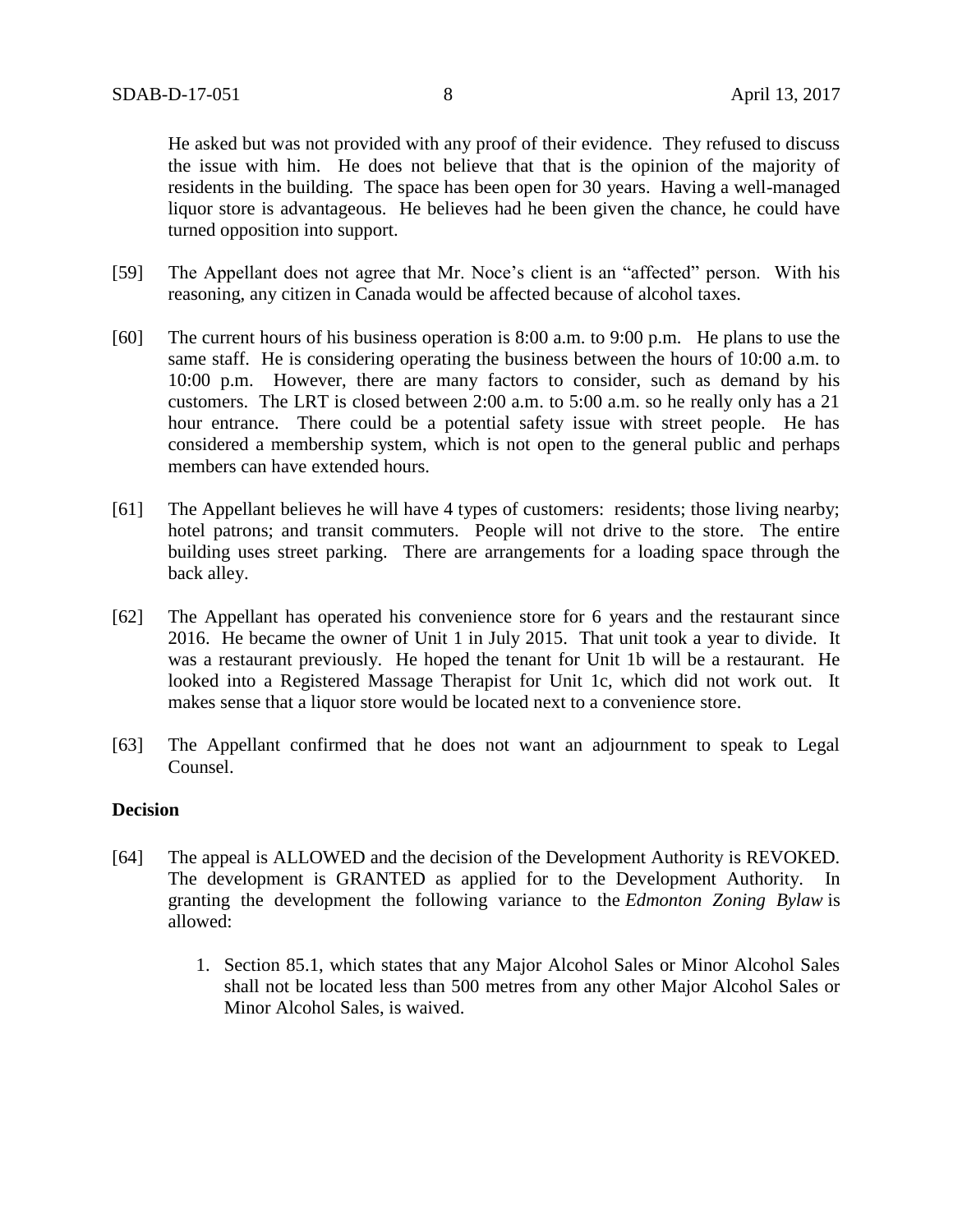### **Reasons for Decision**

- [65] Under Section 910.5(2)(s), **Major Alcohol Sales** is a **Permitted Use** in the CCA Core Commercial Arts Zone.
- [66] Mr. Noce appeared before the Board representing Liquor Depot, located at 10164 109 Street. Under Section 687(1)(d) of the *Municipal Government Act*, the Board must hear any other person who claims to be affected by the order, decision or permit and that the subdivision and development appeal board agrees to hear, or a person acting on behalf of that person. The Liquor Depot claimed to be affected and the Board agreed to hear from their representative.
- [67] The Board finds the proposed development meets the General Purpose of the CCA Core Commercial Arts Zone which is to provide a Zone for a variety of high density and quality development that accommodates office, retail, service, institutional, residential, arts and entertainment Uses and meet the Use objectives for the Commercial Cultural Core. The intent is to further strengthen the Downtown's central area by providing continuous retail at Grade, enhancing arts and entertainment activities, accommodating Residential Uses and making the Core more pedestrian friendly.
- [68] While there are two other Alcohol Sales uses that are clearly within 500 metres of the proposed development, the Board accepts the evidence that these are wine stores that are open only through normal business hours and do not serve the needs of customers that want to purchase beer or spirits.
- [69] The Board received evidence both in support and in opposition to the proposed development, and took particular note of the letter from the New Cambridge Condo Board expressing concern about the compatibility of an Alcohol Sales Use in the basement of a 200 plus residential unit building. The Board does not concur in that concern because, while both uses may be in the same building, access to the residential Use is restricted to only residents and invited guests. A completely separate entrance is provided to allow the public to access the commercial spaces and the LRT.
- [70] The Board further notes that the letter from the New Cambridge Condo Board provided no indication that condo owners had been consulted, while the Appellant submitted a petition of support for the liquor store signed by 176 individuals, 86 of whom as residents of New Cambridge Lofts.
- [71] The Board notes that, given its location adjacent to an LRT station and the scarcity and cost of parking in the downtown area, the proposed development is a uniquely transport and pedestrian oriented development. Accordingly, the Board finds the waiver of the 500 metre separation distance between the proposed development and surrounding Alcohol Sales Uses is justified for the following reasons:
	- a) The growing number of condo and apartment dwellers in the downtown area who do not have or use automobiles, and tend to walk in the downtown area.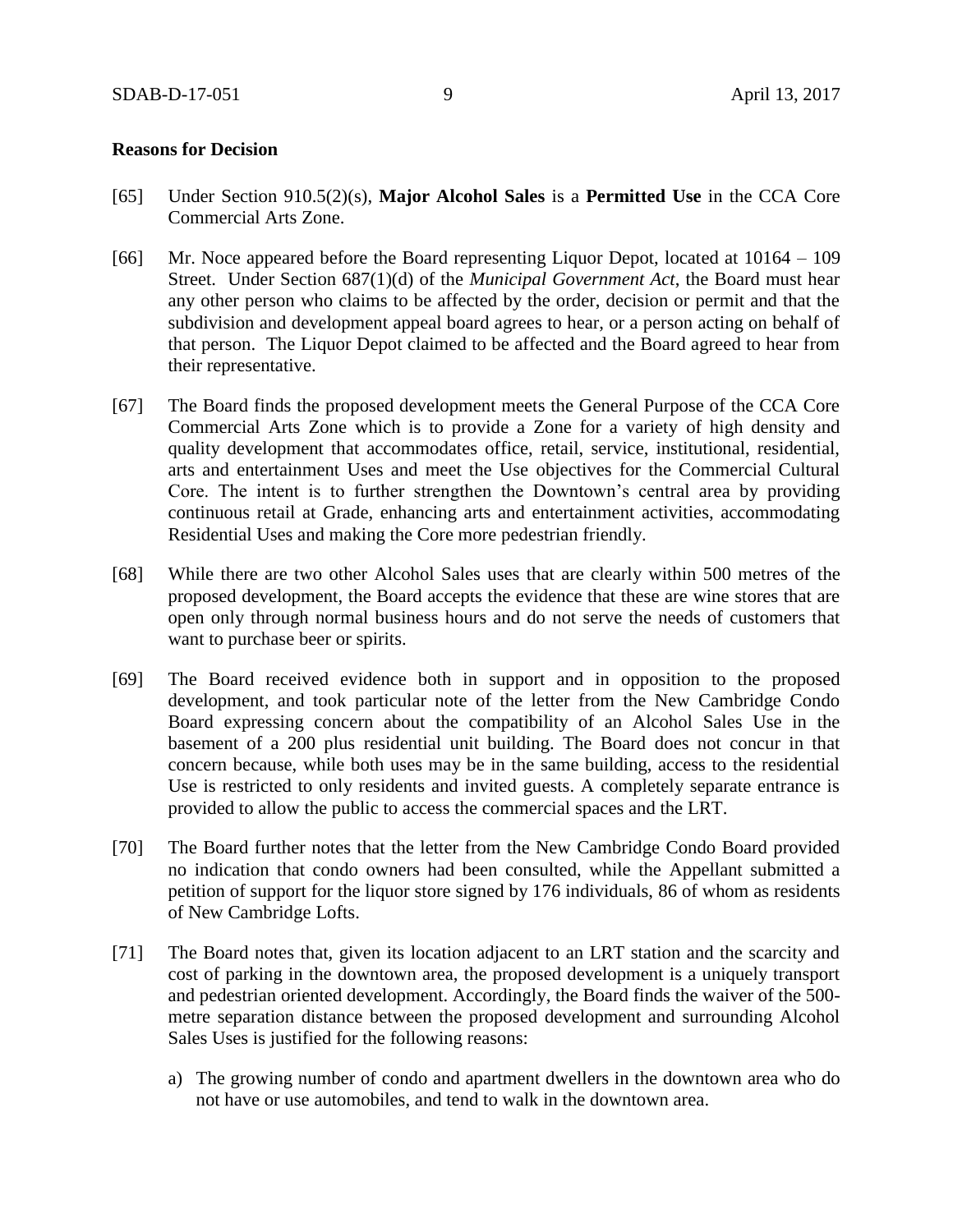- b) The separation distance appropriate for a motoring public should be much less for a walking public.
- [72] Based on the evidence presented, the Board finds the proposed development would not unduly interfere with the amenities of the neighbourhood, nor materially interfere with or affect the use, enjoyment or value of neighbouring parcels of land.

Hoel RSonrillo

Mr. N. Somerville, Presiding Officer Subdivision and Development Appeal Board